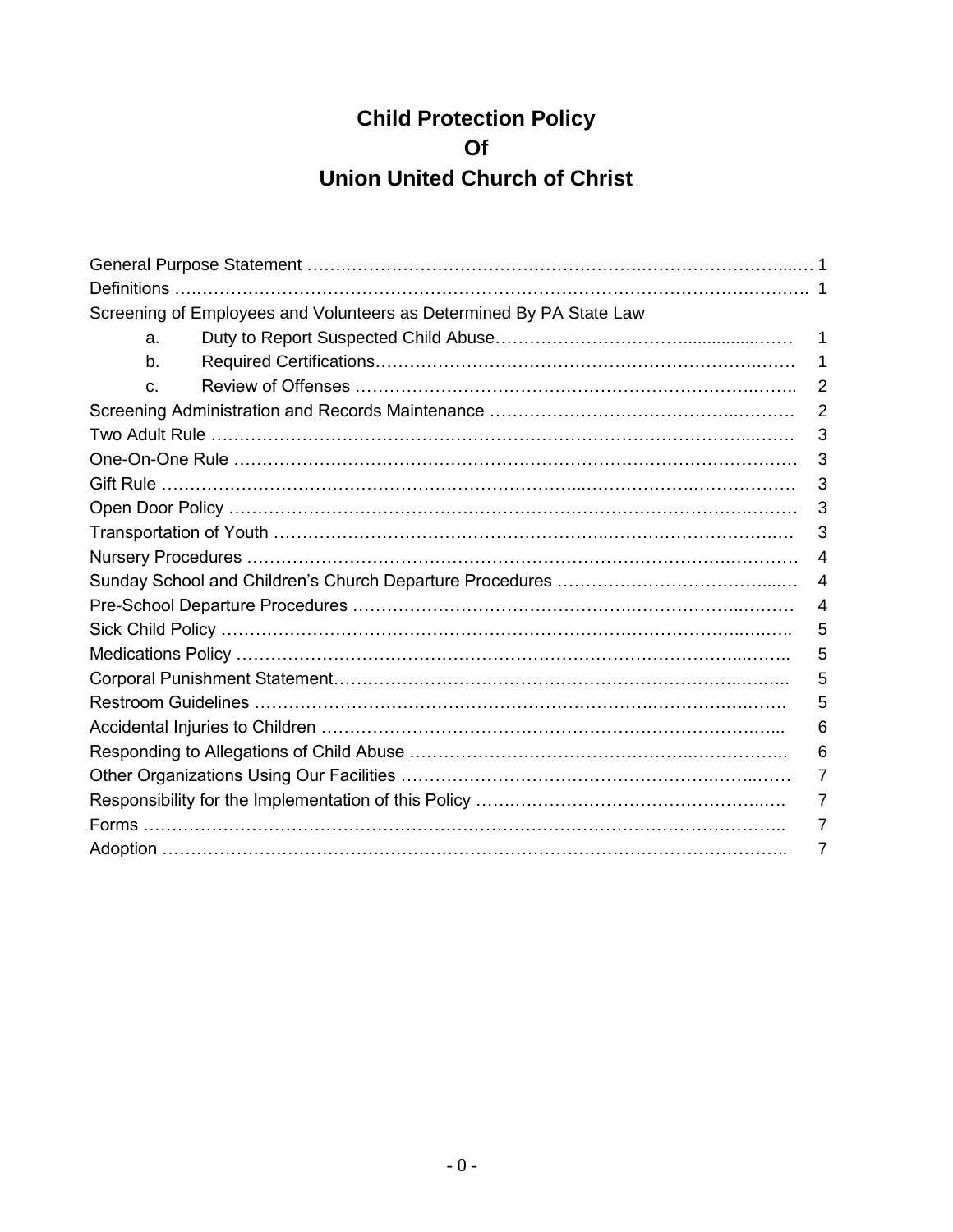#### **General Purpose Statement**

Union United Church of Christ seeks to provide a safe and secure environment for the children who participate in our programs and activities. By implementing the practices below, our goal is to protect the children of Union United Church of Christ from incidents of misconduct or inappropriate behavior while also protecting our employees and volunteers from false accusations.

#### **Definitions**

For purposes of this policy, the terms "child," "children" and "youth" include all persons under the age of eighteen (18) years.

## **Screening of Employees and Volunteers as Determined by Pennsylvania Law**

The Pennsylvania legislature enacted a number of new child abuse prevention laws in 2014. The new law was subsequently updated on July 1, 2015. Before an employee is hired or a volunteer is allowed to work with the children participating in our programs and activities, the employee or volunteer will be screened. This screening includes:

#### **Duty to Report Suspected Child Abuse**

The new child abuse prevention laws include changes in who is required to report suspected child abuse and how that suspected abuse must be reported.

- A. The new Pennsylvania child abuse prevention laws also require that certain mandated reporters undergo training. This can be done in a free online webinar, see the Safe Child Coordinator for details.
- B. Who has the duty to report suspected child abuse? We all have a moral duty to protect the most vulnerable members of our society. We encourage anyone who suspects that a child is being abused, at any time and under any circumstances, to report that information immediately to the appropriate authorities (Child Line) at **800-932-0313 (TDD: 866-872-1677) or www.compass.state.pa.us/cwis**
- C. Certain individuals are required by law to report suspected child abuse immediately to the appropriate authorities. The law refers to these individuals as mandated reporters. Clergy are mandated reporters in Pennsylvania. Individuals who are responsible for a child's welfare or who have direct contact with children accept responsibility for a child as part of the individual's integral role in a regularly scheduled program, activity, or service are also mandated reporters. This includes both paid workers and volunteers.

## **Required Certifications**

Pennsylvania requires certain certifications to be obtained by paid employees and volunteers having direct contact with children.

A. Employees are required to obtain certain certifications if they have routine interaction with children. "Routine interaction of children is now defined by the statute. It is "regular and repeated contact that is integral to a person's employment or volunteer responsibilities."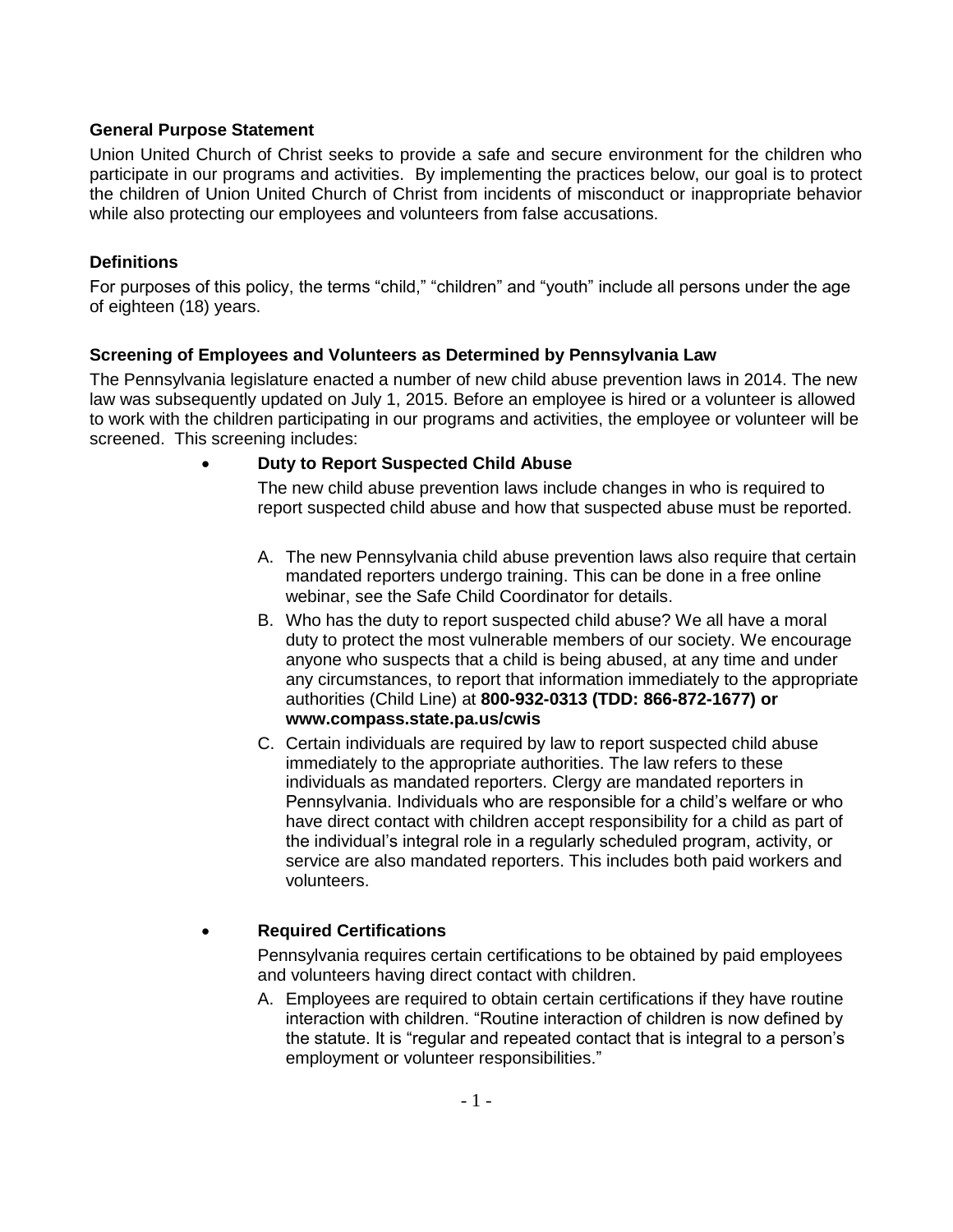- B. The law requires that individuals who are 14 years old or older applying for or holding a paid position as an employee with a program, activity, or service as a person responsible for the welfare of a child, or as an employee having direct contact with children, submit the following certifications to the person responsible for employment decisions:
	- 1. A Pennsylvania State Police Background Check;
	- 2. A Pennsylvania Child Abuse History Certification; and
	- 3. A Federal Bureau of Investigation Certification
- C. These same requirements apply to adult volunteers selected who are applying for or holding an unpaid position with a child-care service, a school or a program, activity, or service as a person responsible for the child's welfare or having direct volunteer contact with children.
	- 1. Volunteers, however, need not submit a Federal Bureau of Investigation Clearance Certification if the volunteer position is unpaid, and the volunteer has been a continuous resident of Pennsylvania for the 10 years prior to applying for the position.
	- 2. The submission forms for Volunteers are free.
- D. Certifications for employees and volunteers must be obtained every 36 months.
- E. Employers and organizations that select volunteers must maintain records of the certifications

#### **Review of Offenses**

A Safe Child Team consisting of the Consistory President, Pastor(s), the Director of Christian Education, and the Pre-School Director will review all disclosure forms and background checks that contain an offense of any kind.

What constitutes a disqualifying offense that will preclude an individual from working with children will be determined on a case-by-case basis by a minimum of 3 members of the Safe Child Team. Generally, convictions for an offense involving children and/or for offenses involving violence, dishonesty, illegal substances, indecency and any conduct contrary to our mission will preclude someone from being permitted to work with children. Also those included by state law that preclude someone from working with children.

#### **Screening Administration and Records Maintenance**

Responsibility for assuring that their volunteers have completed all certifications and training; and that their employees and volunteers have been screened before working with children rests with the following staff members as applicable: Pastor(s), the Director of Christian Education and the Pre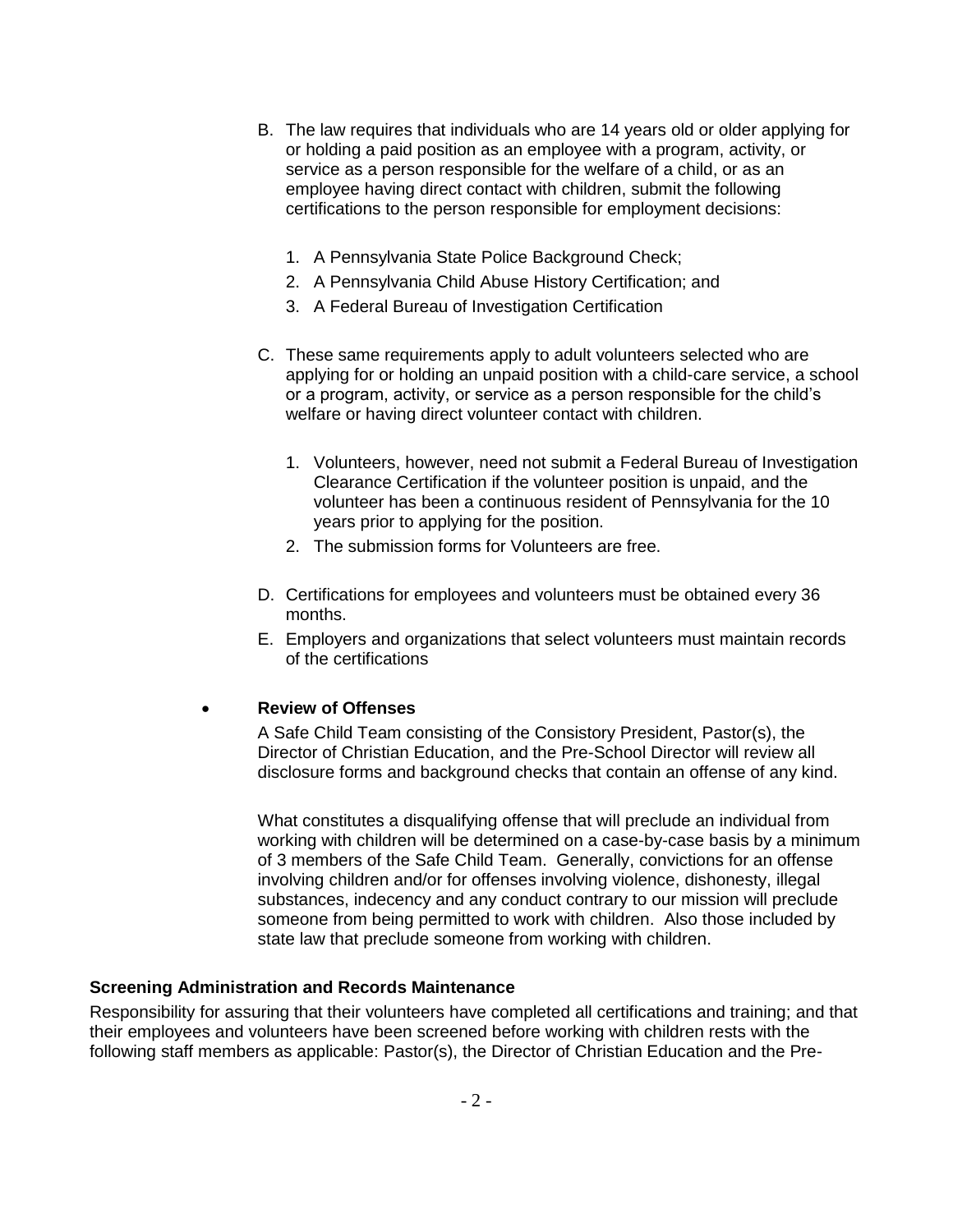School Director. The Safe Child Coordinator is to make sure that employee records are updated in concurrence with state law.

The Christian Education Committee will appoint a Safe Child Coordinator, subject to the approval of the Consistory, to administer screening and maintain records. Responsibility for administering employee and volunteer screening and for maintaining records in a secure and confidential manner at the church rests with the Safe Child Coordinator.

#### **Two Adult Rule**

It is our goal that a minimum of two adult workers will be in attendance with children at all times during our programs and activities.

At least one of the two adults must be age twenty-one (21) or older.

Some classes for children may have only one adult teacher in attendance during the class session; in these instances, doors to the classroom must remain open and there must be at least three students with the adult teacher.

Two adults are required in the church nursery, or the nursery must be closed.

#### **One-On-One Rule**

We do not allow children to be alone with an unrelated adult on our premises or in any sponsored activity. The only exception to this rule is private counseling or instruction between a church employee and a child. In these instances, the parent or guardian must first complete a One-On-One Permission Form. In addition, the private counseling or instruction must be done in close proximity to other adults, with doors open if there is no window in the door to see into the room.

## **Gift Rule**

No adult, teacher or otherwise, may give a gift or gifts to an individual child without the knowledge of the child's parent or guardian and one of the following staff members as applicable: the Pastor(s), the Director of Christian Education or the Pre-School Director.

#### **Open Door Policy**

Doors on rooms used with children must have a window in the door; otherwise the door must remain open.

Doors on rooms used with children must not be able to be locked from the inside of the room.

#### **Transportation of Youth to and from Church Sponsored Events**

All drivers must meet the following criteria: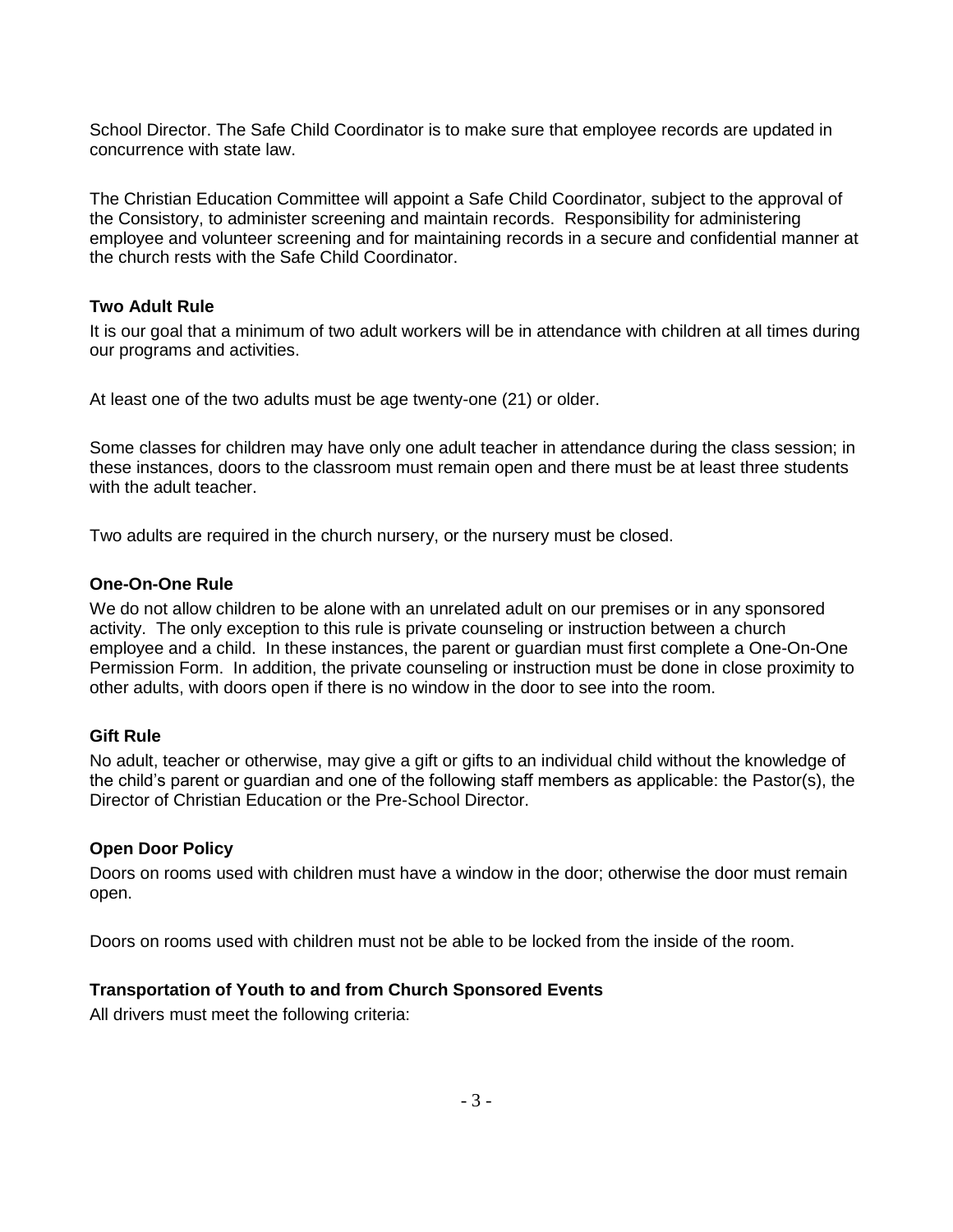Anyone with a valid driver's license may drive himself/herself. Anyone with a valid driver's license may also drive siblings with written permission from his/her parent or guardian.

All drivers for children and youth events:

- 1. Must be a minimum of twenty-one (21) and a maximum of seventy (70) years old;
- 2. Must have a valid drivers license; and
- 3. Must have no record of convictions within the past five years for driving under the influence of drugs or alcohol, driving with a suspended or revoked license, or reckless driving.
- 4. Must fill out Vehicle Transportation Form.
- 5. Must have PA state certifications for background checks.

All vehicles utilized must be currently insured, and must have a valid vehicle registration and a valid inspection sticker.

The parent or guardian of any child who may ride with an employee or volunteer must complete a Transportation Permission Form in advance.

Seat belt and car seat usage must be strictly enforced.

## **Nursery Procedures**

For children attending the church nursery, a security check-in/check-out procedure will be followed. The child will be signed in by a parent or other adult. The parent or other adult will indicate on the sign-in form the name of the person or persons authorized to pick up the child. The nursery worker will release the child only to the authorized person. If the nursery worker does not recognize the authorized person, identification will be required. If identification cannot be provided, or if a person other than an authorized person attempts to pick up the child, the Director of Christian Education or a Pastor will be contacted. The Director of Christian Education or a Pastor will be responsible for releasing the child.

A child's diaper will only be changed if an attendant on duty is willing to do so AND a parent has initialed the appropriate column on the attendance sheet. Otherwise, the cell phone number listed will be called.

## **Sunday School and Children's Church Departure Procedures**

Children participating in Sunday School and Children's Church may only leave with a parent or guardian, unless the parent or guardian has completed an authorization form allowing the child to depart on his/her own, or with a designated sibling.

## **Pre-School Departure Procedures**

Children must leave the Pre-School with their parent or guardian, unless the parent or guardian has authorized otherwise. Identification must be provided to Pre-School staff before a child may depart with authorized persons other than parents or guardians.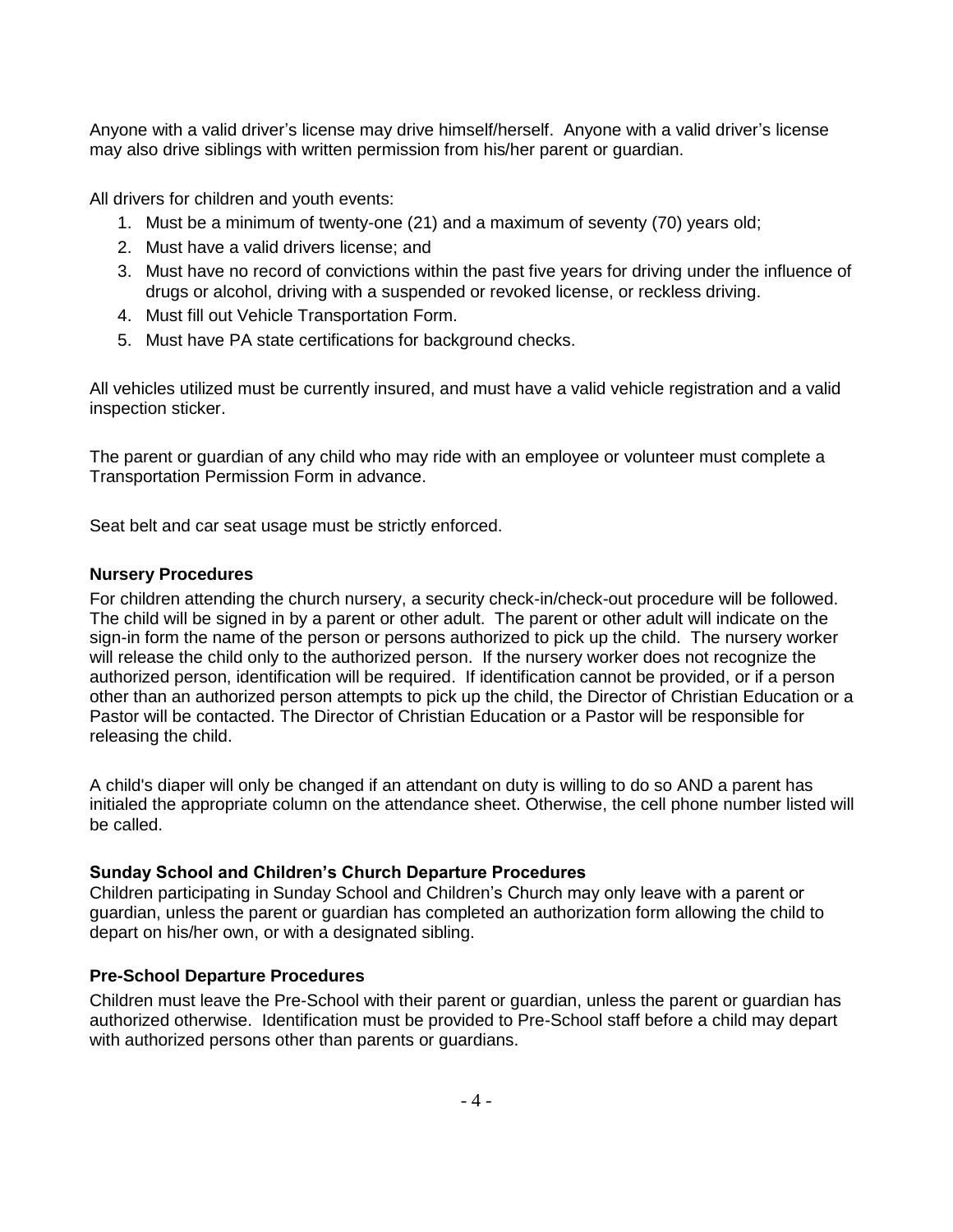## **Sick Child Policy**

It is our desire to provide a healthy and safe environment for all of the children at Union United Church of Christ and its Pre-School. Parents are encouraged to be considerate of other children when deciding whether to place a child under our care. In general, children with the following symptoms should not be brought to Pre-School, Sunday School, Children's Church or any other children's programs or activities:

- Fever, diarrhea, or vomiting within the last 48 hours
- Emitting green or yellow fluid from the nose
- Eye or skin infections
- Other symptoms of communicable or infectious disease

Church employees reserve the right to disallow attendance or participation in any class or church event, by any child deemed in the church employee's discretion to evidence any of the above symptoms.

Children who are observed by our workers to be ill will be separated from other children and the parent or guardian will be contacted to request that the child be picked up.

#### **Medications Policy**

It is the policy of Union United Church of Christ and its Pre-School not to administer either prescription or non-prescription medications to the children under our care. Medications should be administered by a parent at home. Parents are reminded of our sick child policy.

Exceptions to the medications policy may be granted to parents of children with potentially lifethreatening conditions (such as asthma or severe allergic reactions). Parents of such children should address their situation with the Director of Christian Education or the Pre-School Director to develop a plan of action.

Exceptions to the medications policy shall be documented in writing.

#### **Corporal Punishment Statement**

It is the policy of Union United Church of Christ and its Pre-School not to administer corporal punishment, even if parents have suggested or given permission for it. There should be no spanking, grabbing, hitting, or other physical discipline of children. If assistance is needed with disciplinary issues, employees and volunteers should consult with one of the following staff members as applicable: The Pastor(s), the Director of Christian Education or the Pre-School Director.

#### **Restroom Guidelines**

For the protection of all, employees and volunteers should never be alone with a child in a bathroom with the door closed and never be in a closed bathroom stall with a child. Parents are strongly encouraged to have their children visit the bathroom prior to each class or activity.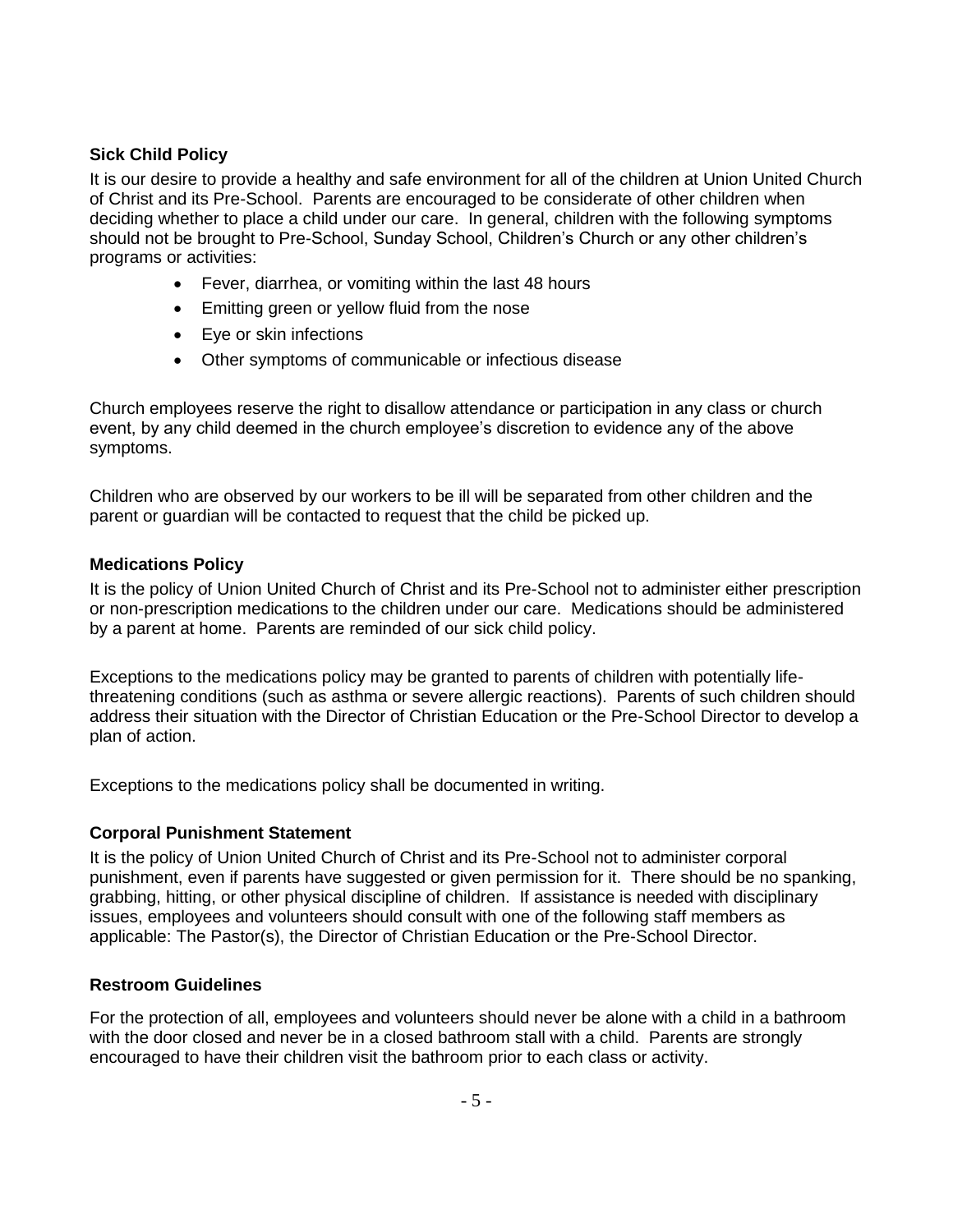Classrooms should never be left unsupervised by an adult if a child must use the restroom.

# Second Grade and Younger

If a classroom bathroom is not available, workers should escort a group of children to the hallway bathroom. They should always go in a group, never taking a child to the bathroom alone. The workers should check the bathroom first to make sure that it is empty, then allow the children inside. The workers should then remain outside the bathroom door and escort the children back to the classroom. If a child is taking longer than seems necessary, the worker should open the bathroom door and call the child's name. If a child requires assistance, the workers should prop open the bathroom door and leave the stall door open as he/she assists the child.

# Third Grade and Older

The buddy system should be used, in which at least two children of the same gender accompany and return with each other to and from the restroom. The adult leader will direct which restroom is to be used.

# **Accidental Injuries to Children**

In the event that a child is injured while under our care, the following steps should be followed:

- 1. For minor injuries, scrapes, and bruises, workers will provide First Aid (Band-Aids, etc.) as appropriate and will notify the child's parent or guardian of the injury at the time the child is picked up from our care.
- 2. For injuries requiring medical treatment beyond simple First Aid, the parent and/or guardian will immediately be summoned in addition to the worker's supervisor. If warranted by circumstances, an ambulance will be called.
- 3. Once the child has received appropriate medical attention, an Incident Report will be completed and given to our Safe Child Coordinator to be filed and is available upon request.

# **Responding to Allegations of Child Abuse**

For purposes of this policy, "child abuse" is any action (or lack of action) which potentially endangers or harms a child's physical, psychological or emotional health and development. Child abuse occurs in different ways and includes:

- $\bullet$  Physical abuse any physical injury to a child which is not accidental, such as beating, shaking, burns, and biting.
- **Emotional abuse** emotional injury when the child is not nurtured or provided with love and security, such as an environment of constant criticism, belittling and persistent teasing.
- Sexual abuse any sexual activity between a child and an adult or between a child and another child at least four years older than the victim, including activities such as fondling, exhibitionism, intercourse, incest, and pornography.
- Neglect depriving a child of their essential needs, such as adequate food, water, shelter, and medical care.